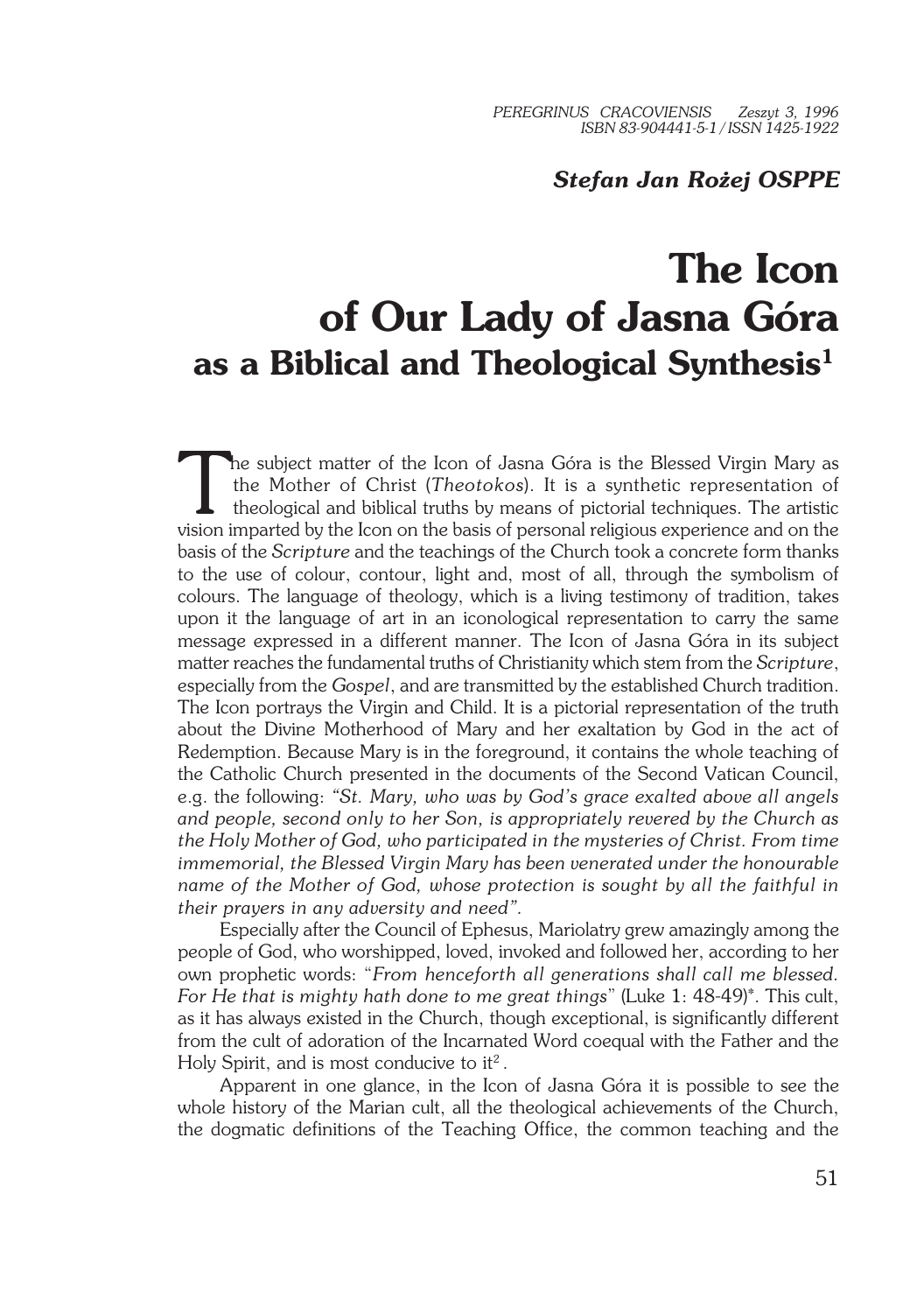development of the Marian doctrine throughout the centuries. But above all, this picture embodies all the events in which people elected and foreseen by God partic− ipated*: "When the fullness of the time was come, God sent forth his Son, made of a woman"* (Galatians 4: 4), according to the proclamation of the prophets that *"a virgin shall conceive, and bear a son, and shall call his name Immanuel"* (Isaiah 7: 14). The Icon of the fulfilled promise is an illustration of the meeting described in the *Gospel according to St. Luke*, where, as the angels had announced, the Bethlehem shepherds '*found Mary, and Joseph, and the babe lying in a manger'* (Luke 2: 16). Also the Magi from the East, who came following the star, experienced the same event as the shepherds because "*they saw the young child with Mary his mother"* (Matthew 2: 11). These events and all other situations where we find Baby Jesus in the arms of Mary take place and are repeated in every contact with the Icon of Jasna Góra because the Icon continually embodies them. These experiences can be encountered by all those who have faith and obey the word which brings the Good News about Salvation.

The basis of all of Mary's privileges is her Divine Motherhood. Therefore each icon representing Mary clearly and legibly magnifies this truth by portraying Jesus in the arms of His Mother since *"the gifts and privileges of the Blessed Virgin Mary always refer to Christ"*<sup>3</sup> . One cannot separate the Mother from the Son. This was well understood by painters of sacred icons, who knew that in their work they presented the mysteries of the faith based on the fundamental truths taught by the Church. Thus their paintings are compact, homogeneous compositions. The Icon of Jasna Góra is also such a compact compositional homogeneity based on biblical and theological criteria. This is why the recent popularisation of the images reproducing only the head of Our Lady from the Icon of Jasna Góra should be considered a inauspicious phenomenon, resulting from a misunderstanding of the basic iconographic and dogmatic criteria.

The golden halo additionally emphasises the relationship of unity between Mary and the Child. Because the head of Jesus is situated closely to the head of the Mother, both halos merge into a compositional unity, thus reminding us of the total unity between Mary and Christ<sup>4</sup> . Halos are a typical feature of icon paintings and appeared as early as the late sixth and early seventh century in the monuments of Christian mosaic art<sup>5</sup>.

There exists a certain parallel between the iconographic "word" and the dog− matic content because *"according to the Orthodox doctrine, the icon is a testi− mony of the Incarnation of the Word of God. That is, like the Eucharist it is a living testimony of God and the saints, while saints in turn are regarded the living icons of God"*<sup>6</sup> . The Blessed Virgin Mary, through her exceptional part in the mystery of the Incarnation, becomes the Mother of God and is the one and only *"living icon of God"* in the fullest measure. Because of her extraordinary sensitivity and obedience to God's will, she became the most faithful image of the living God. She expressed her readiness and utmost confidence in God when, ending her dia− logue with the Archangel Gabriel, she formulated the most beautiful utterance which God's creation, man can offer God: "*Behold the handmaid of the Lord; be it*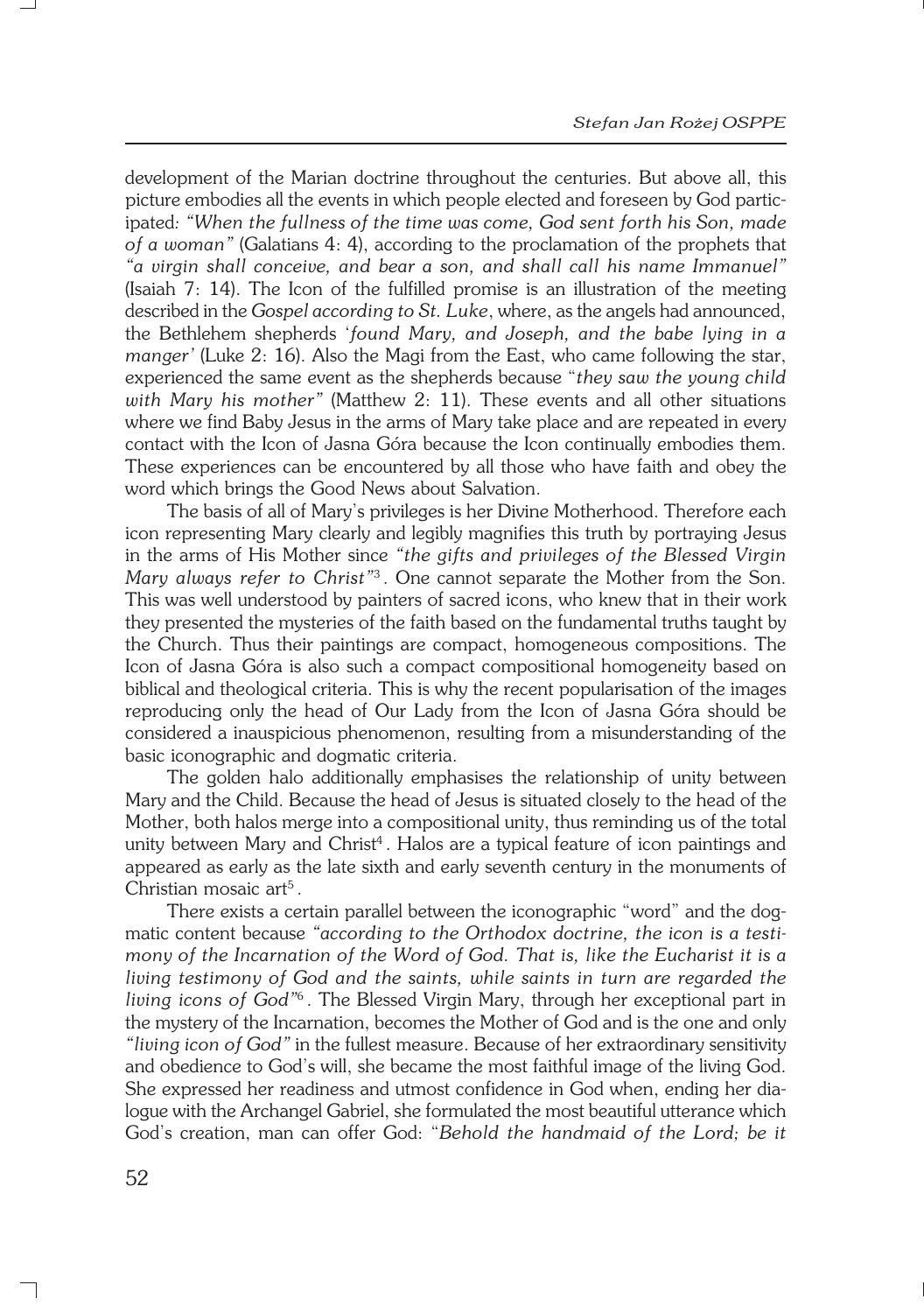*unto me according to thy word"* (Luke 1: 38). Therefore, having becoming so humble and obedient to God's will, she never tried to overshadow God. Her mis− sion was to give God to the world and to show Him to people in her embrace, for thanks to her and in her *"the Word was made flesh, and dwelt among us"* so that we can behold *"his glory, the glory as of the only begotten of the Father, full of grace and truth"* (John 1: 14).

Thus it is easy to agree that although the Icon of Jasna Góra puts the Virgin Mary in the foreground, Mary is the image of God and the representation of His face, being a living icon of God thanks to her part in the mystery of the Incarnation and to her obedience. Therefore her countenance is the dominant motif in the Icon of Jasna Góra. Christian iconography attempts to show a likeness, not to imitate faces naturalistically. *"Iconography does not allow for sensuality in representa− tions, which remain formally abstract and schematic. They consist of the form and of the paint only. Any naturalism is alien to them. Thus the icon does not have three dimensions or depth perspective. What suffices here, as it once suf− ficed in Egyptian iconography, is a two−dimensional representation with reversed perspective. This alone removes any sensuality and secures the domination of form and colour with their symbolism. In this way the artistic means of iconog− raphy become characterised by austere and lofty asceticism"*<sup>7</sup> .

The likeness of the face of Mary, characterised by such austerity and lofty asceticism, mellowed by her motherly goodness, is the most striking element of the Icon of Jasna Góra. Her face thoroughly absorbs the attention of the viewer. It is the leading motif of the whole composition and forces the viewer to concentrate.

In this face the painter represented what is purest and most refined in man: his spiritual world and inherent beauty. He based the composition on soft half− tones and shades which merge in the eye of the beholder, thus obtaining the deli− cate contour of features with a prominent nose and widely opened eyes. The eyes, although they look into the distance, establish some contact with the viewer so that he feels that he remains within the range of their sight. This phenomenon was described most concisely by Jan Długosz: *"She inspires the viewers with a special kind of piety, as if they were looking at a living person"*<sup>8</sup> . There is no escape and no shelter from this gaze as it follows man and looks for him. These eyes seem to concentrate the whole life of the Virgin, and by virtue of a most wondrous mystery one can find in them also one's own life. The light which is arranged symmetrically in the eyes of Mary, as was done in all early Christian and Byzantine icons, does not precisely correspond to the slightly lateral illumination of the face, but it contributes to the impression of extraordinarily vibrant eyes. In this way the painter succeeded in stressing effects of contrast by using the proper colour and lighting techniques. Mary's face emanates motherly goodness towards man, as well as tenderness and severity stamped with suffering. This face is simply very serious. One can discern in it not only the profound mystery of motherhood and the joy springing from it, but also the decision to accept suffering, to submit to it in the name of voluntary sacri− fice. The face discreetly hides Mary's answer from the Annunciation scene: *"Be− hold the handmaid of the Lord; be it unto me according to thy word"* (Luke 1: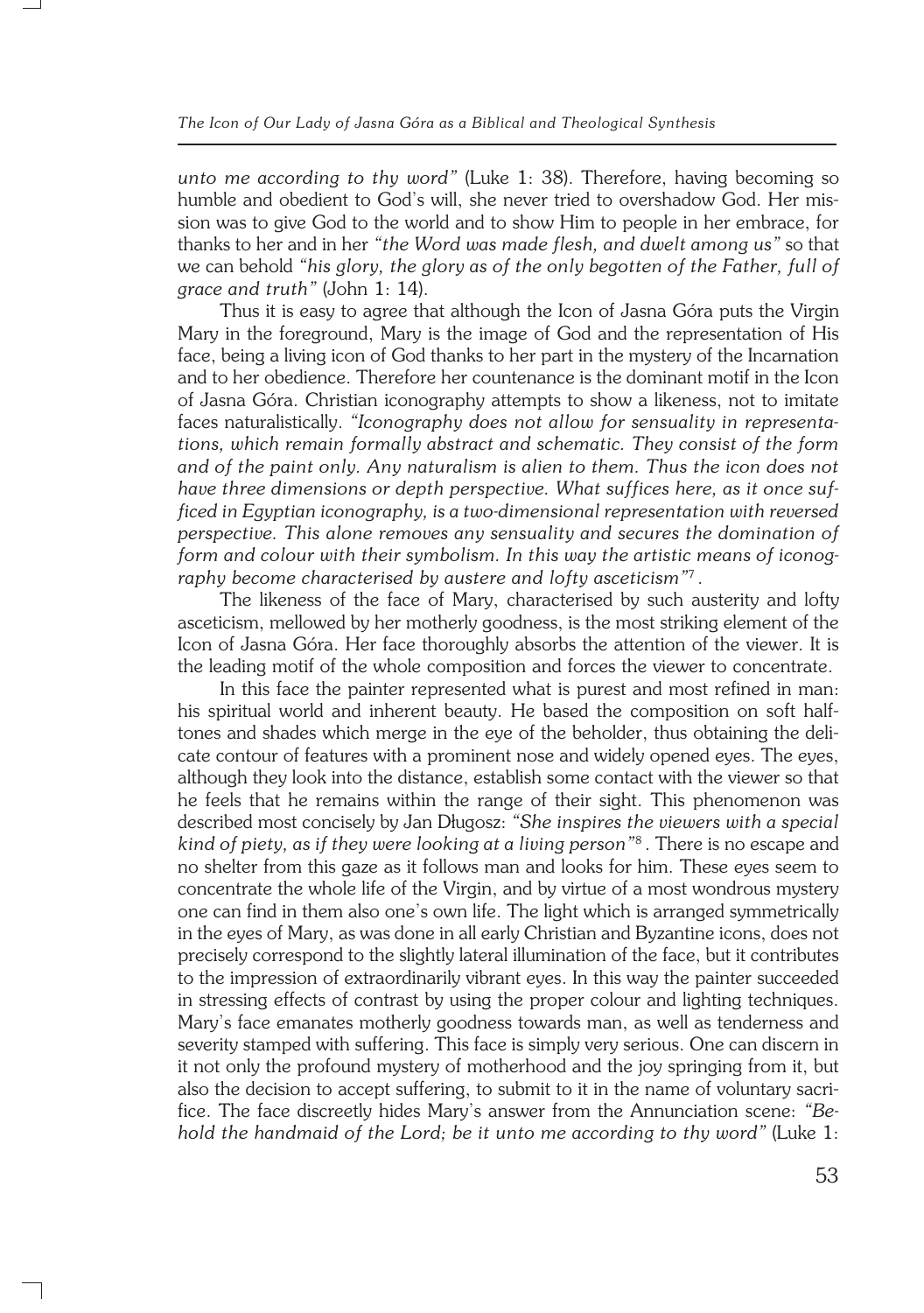38). It also hints at Mary's fear upon hearing the prophetic words of old Simeon: *"Yea, a sword shall pierce through thy own soul also, that the thoughts of many hearts may be revealed"* (Luke 2: 35). Perhaps the iconographer wanted to repro− duce tacitly in this face the Johannine description of the events on Mount Calvary: *"Now there stood by the cross of Jesus his mother, and his mother's sister, Mary the wife of Cleophas, and Mary Magdalene"* (John 19: 25). Moreover, while ex− pressing this infinite pain, the painter managed to emphasise in Mary's face the infinite peace and freedom with which the Holy Spirit endowed her. Our Lady in the Icon of Jasna Góra nurses in her arms Jesus, who is still a child, but already experiences everything that the prophets had foretold *"that the scripture's of the prophets might be fulfilled"* (Matthew 26: 54). Mary's gaze seems to pierce to and touch the very bottom of the unfathomable mystery of suffering whose source is her Divine Motherhood crowned with the Mystery of the Cross<sup>9</sup>. Mary's face reflects the burden of her vocation to participate in the saving act of Redemption from the moment when she heard the amazing salutation of the Archangel Gabriel *"the Lord is with thee"* (Luke 1: 28) till Jesus said on the Cross: *"Behold thy son!'*, *'Behold thy mother!"* (John 19: 26–27).

By grace of the Annunciation salutation, which assured Mary of the special presence of God in her life, she was with Him in the Bethlehem stable, during the flight to Egypt, in Nazareth, in Cana of Galilee and in all the situations when the Word of God richly fructified in her. It was she, as the Evangelist significantly noted, who *"kept"* the words of Jesus and *"pondered them in her heart"* (Luke 2: 19, 51). She was also the first to be embraced by the blessing given to those, above all, who *"hear the word of God, and keep it"* (Luke 11: 28). Therefore she also stood under the Cross on Mount Calvary and, with her faith unshattered, experienced the *"scandal of the Cross"*, when many broke down and fled. She fully participated in the reality of the Resurrection of her Son, and at Pentecost she was lavishly *"en− dued with power from on high"* (cf. Luke 24: 49), having become the Mother of the Church so as to accompany it in its pilgrimage throughout the centuries. This is why the moment *"when the fullness of the time was come"* and *"God sent forth his Son, made of a woman"* (Galatians 4: 4) is captured in the Icon of Jasna Góra and is a reality that is constantly re−occurring. It performs its function resembling that of a sacramental sign, it is a means of grace, and through its saving function of representing the face of God it is a testimony of the living Pre−Image, its Prototype. This significance and sense is bestowed on the Icon by the prominently displayed face, lively and meditative, so full of God, a face which every mortal man can look upon and still live (cf. Exodus 33: 20).

The face of the Blessed Virgin Mary of Jasna Góra urges us to pray and stimulates reflection no matter whether it speaks from among the abundance of ornaments and jewels or from the 'unpopular' image, that which is deprived of its crown and votive robe. This face is permeated with sorrow which does not kill, and with stately seriousness which is not forbidding. It carries the believer to a world of different values although it does not take him away from this world. It records all human tensions, the gift and the mystery of human existence, man called to life by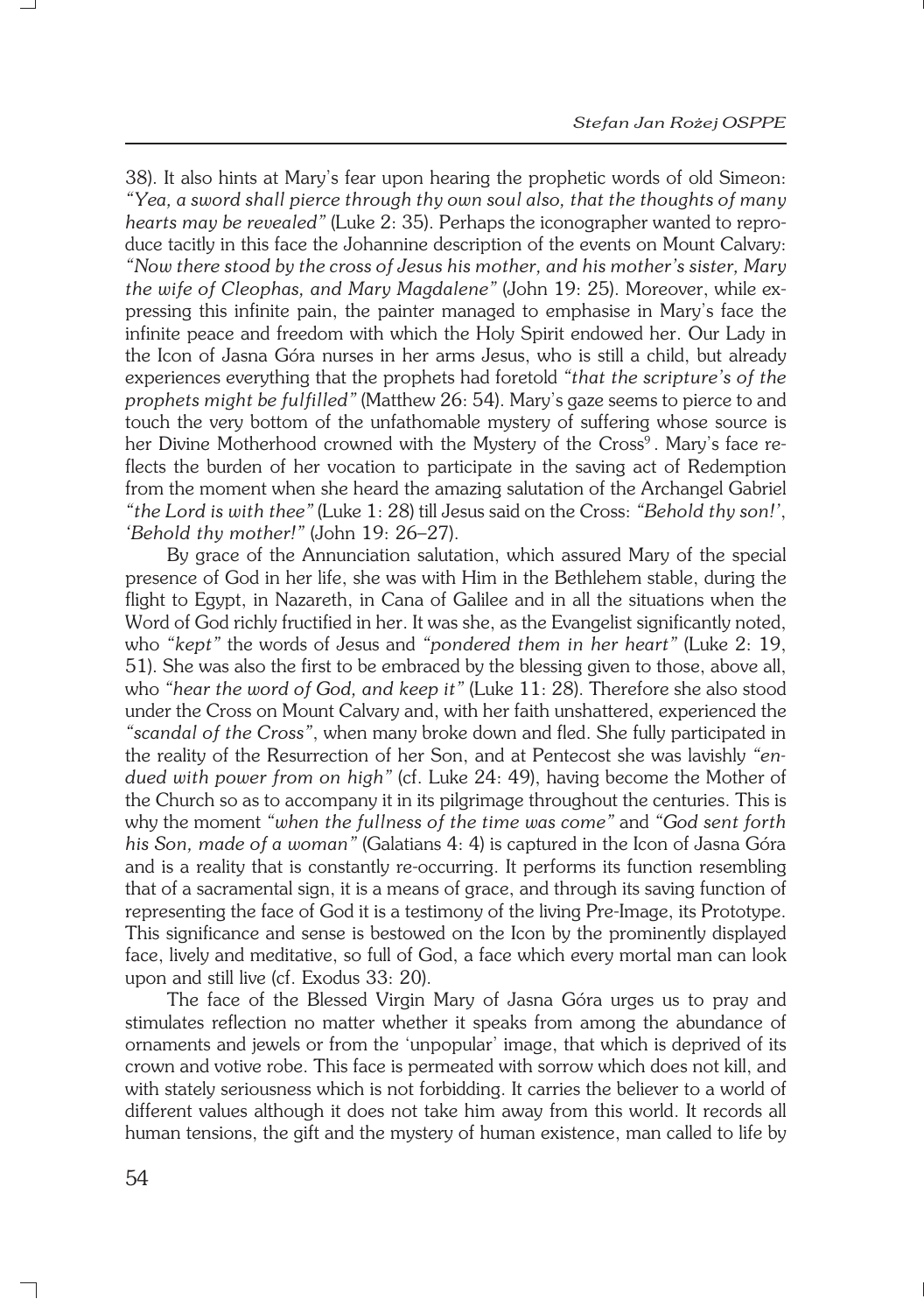the mystery of the Cross honoured by the grace of Christ's Resurrection. One is reminded of this by the scars on Mary's cheek which commemorate the raid on Jasna Góra in 1430 and which were preserved four years later when the Icon was being renovated in Cracow. Some theories connected with the sphere of legends maintain that it is a special tradition that icons should bear the traces of wounds and cuts inflicted upon them in various ways $^{10}$ .

*The Story of St. Mary's Icon of Jasna Góra and of Sundry Miracles of this Honourable Painting* (*Historya o Obrazie w Częstochowie Panny Maryey y o cudach rozmaitych tey wielebney Tablice*), published in Cracow around the year 1568 and written by the famous Mikołaj of Wilkowiecko, a Pauline, presents on its title page the image of Our Lady of Jasna Góra. The Mother of God has a crown as her head−dress, while Baby Jesus does not wear one. This fact is worth noting because the very first coronation of the Icon took place as late as 1717. On the other hand, the face of the Virgin does not bear any traces of sword slashes, al− though they had been there for one hundred thirty years or longer according to the legend that the scars testify to the wounds inflicted on the Icon by the Tartars at the siege of Bełz castle.

1.The events connected with the origin of the scar marks on St. Mary's face in the Icon of Jasna Góra are related by the author of the *Story* as follows: *"One of them [assailants] approached in rage and flung the honourable painting against the floor so that the painting broke into three pieces, the head of the Blessed Virgin Mary remained whole, however. He was surprised by this miracle and called to his companions: Look how the painting broke into pieces, but the head and the face remained whole. A more audacious one of them took out his sword and twice struck the face of the Virgin. Soon he went blind as did anoth− er one who attempted to do the same. On their return to the monastery, the monks found the painting destroyed and profaned, and they pieced it together and hid it with great reverence. Having heard then about the happy arrival of the King Władysław (Ladislaus) from Prussia to Cracow, they took the honour− able painting with them, and complained to the King about the great cruelty. The King regretted such a heavy loss and conferred a benefaction on the poor monks, and he ordered that the painting be kept under guard in his castle. There the painters mended the honourable painting except for the scars, which were not to be mended by any means. In this way the painting was restored to the monastery and it was brought back to its abode by a great multitude of lords, nobility and worthy burghers"*<sup>11</sup> .

For many generations the scars on St. Mary's face in the Icon of Jasna Góra have been an indispensable detail accompanying its religious and aesthetic percep− tion. The scars are identified with the image and are an integral part. It seems that a particular sensitivity to them appeared during the Baroque period. The motif was frequently used in sermons to incite listeners to alter their attitudes in life and return to the path of repentance, or to invoke certain moods, move human hearts and minds. When the existence of the nation was in jeopardy, especially at the time of the Partitions, the scars were mentioned to awaken patriotic and nationalistic feel−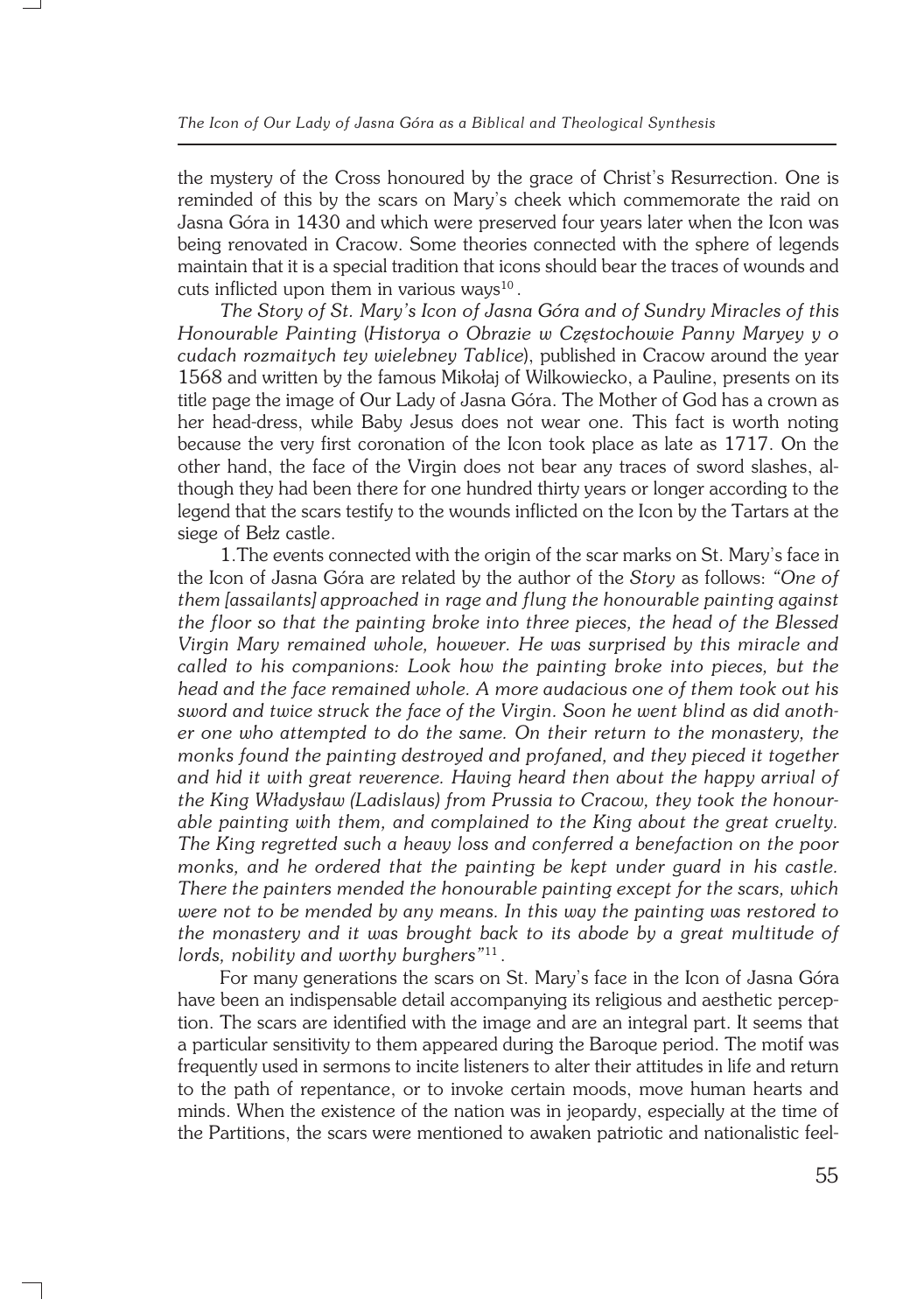ings. In the consciousness of many Poles the motif was linked ever more often with the invocation of St. Mary as the Queen of Poland. This is fairly conspicuous in the songs of the Bar confederates. Following the loss of independence, from the out− breaks of national uprisings till the years of German occupation, the motif of the scars appeared with increasing frequency in poetry and prose. It was employed to point out analogies with the suffering of the nation, could be applied to individual situations, and inspired hope and trust. This interpretation, which is constantly broadened, enriched and updated, can also be found in contemporary poetry be− cause the Mother of God, who looks at us from the Icon of Jasna Góra, knows the mystery of the Cross and bears our wounds<sup>12</sup>.

It has already been mentioned that the dominant element in the Icon of Jasna Góra is the face of St. Mary. As the viewers perceive it, the face is the primary object of contemplation. It is known, however, from the general principles of ico− nography that in multi−figural compositions it is not always the central figure which is the most important one<sup>13</sup>. Each icon, first and foremost, is a testimony to the presence of God and, no matter who it represents, the iconographer intends the viewer to see the prototype, that is, God Himself. St. Mary's Icon of Jasna Góra is a special testimony of the Incarnation of the Word of God. In relation to God the notion of "face" is a very significant one. But the face of God cannot be seen by mortal man. When Moses asked God to be allowed to see His face, he received a clear answer*: "Thou canst not see my face: for there shall no man see me, and live"* (Exodus 33: 20). This will be possible only after crossing the threshold of death, when seeing *God "face to face"* will become fact. *"For now we see through a glass, darkly; but then face to face'* (1 Corinthians 13: 12). St. Mary is '*the true Mother of God and the Redeemer, united with Him by a close, indivisible knot, is the Mother of the Son of God, and thus the most beloved daughter of the Father and the shrine of the Holy Spirit"*<sup>14</sup> . She, therefore, became the most faithful image of God Himself. By grace of her part in the mystery of Redemption the eternal Word of God became closest to man in His human form. And St. Paul wrote: *"Who [Jesus Christ], being in the form of God, thought it not robbery to be equal with God: But made himself of no reputation, and took upon him the form of a servant, and was made in the likeness of men: And being found in fashion as a man, he humbled himself"* (Philippians 2: 6−8). If we accept the thesis of the Orthodox theology, based mainly on the teachings of St. Gregory Palamas, that the icon encodes the energies of God<sup>15</sup> which influence the man who prays before it, then St. Mary's face emanates such energies. It is the face that is at the foreground of the painting, and it also represents the face of God, whose Moth− er (*Theotokos*) was Mary herself. In the Icon the Divine Motherhood of Mary is self− evident thanks to the figure of the Babe, whom the Virgin holds in her embrace. It is not just a baby, it is the Son of God, the eternal Word of the Father, which *"was made flesh, and dwelt among us"* (John 1: 14). In a dynamic gesture, the Virgin points with her right hand to her Son. It is He who is the ultimate justification of her enormous exaltation.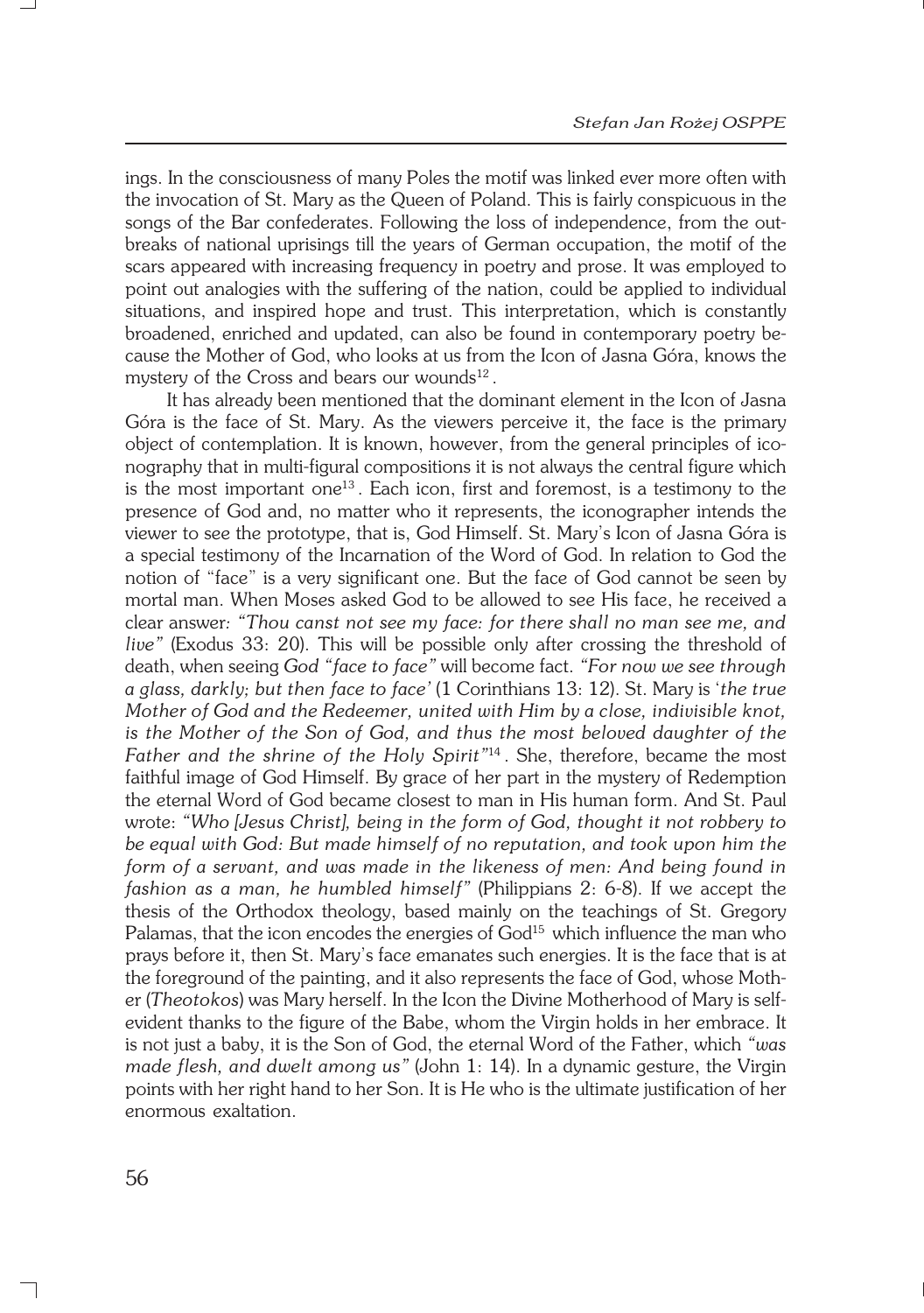The gesture of St. Mary's right hand, peaceful but resolute, is a silent order reminiscent of the words spoken by Mary to the servants in Cana of Galilee*: "What− soever he saith unto you, do it"* (John 2: 5). These words were both the forebod− ing and the reverberation of the words of God which He uttered from a cloud on the Mount of the Transfiguration to Peter, James and John: *"This is my beloved Son; hear him"* (Mark 9: 7). In this gesture Mary carries out her mission as the Mother of God and the Lord's handmaid by telling all those who look at the paint− ing that her Son is the one God. In this gesture she speaks to all those who have faith and to those who have none to keep the words of Jesus and to apply them to their hearts. In this painting she is the *"handmaid"* of the Lord since she serves people to achieve what is most important in life: to allow God to find them and to find themselves in His love. She reminds us of the oldest and most important mes− sage of God directed to His people, through Moses: *"Hear, O Israel: The Lord our God is one Lord: And thou shalt love the Lord thy God with all thine heart, and with all thy soul, and with all thy might. And these words, which I command thee this day, shall be in thine heart: And thou shalt teach them diligently unto thy children, and shalt talk of them when thou sittest in thine house, and when thou walkest by the way, and when thou liest down, and when thou risest up"* (Deuteronomy 6: 4–7).

This admonition, embodied by the dynamic gesture of Our Lady's hand, is extremely significant. It concerns the Word of Life and comes from the Mother of Life. The *Gospel* states twice that Mary dutifully kept the Words/Facts in her heart (cf. Luke 2: 19, 51), independent of the crucial event of the Annunciation, when with utmost trust and immense faith she received the Word of God, which was made flesh (Luke 1: 38; John 1: 14). By grace of this Word she preserved her attitude as the true *"handmaid of the Lord"* from the Annunciation till the Cruci− fixion, experiencing neither despondency nor collapse when faced with the difficult mystery of the Cross. At the moment of his supreme test St. Peter was saved from despair by the words of Jesus when, having denied Christ, he had to face up to his own sin. When his eyes met the Lord's, *"Peter remembered the word of the Lord, how he had said unto him, Before the cock crow, thou shalt deny me thrice. And Peter went out, and wept bitterly"* (Luke 22: 61–62). There is no such a mention of Judas. And perhaps because he could not lean on the Word, which had been given also to him by Jesus (cf. John 13: 21–30), he could not bear the burden of his sin. By introducing this gesture the iconographer directs the viewer to Jesus Christ, who is the Son of Mary but most of all the Word of the Father: *"For I have given unto them the words which thou gavest me; and they have received them, and have known surely that I came out from thee, and they have believed that thou didst send me"* (John 17: 8). Jesus, being the eternal Word of the Father, passed this Word to people in human language when He became Man. The gesture of the Virgin then contains also the teaching of the Church about Jesus Christ in the mystery of the Incarnation and Redemption. At the same time, it presents the truth about the redeeming mission of Christ and His love towards people, summa− rised in the words of Jesus to Nicodemus: *"For God so loved the world, that he*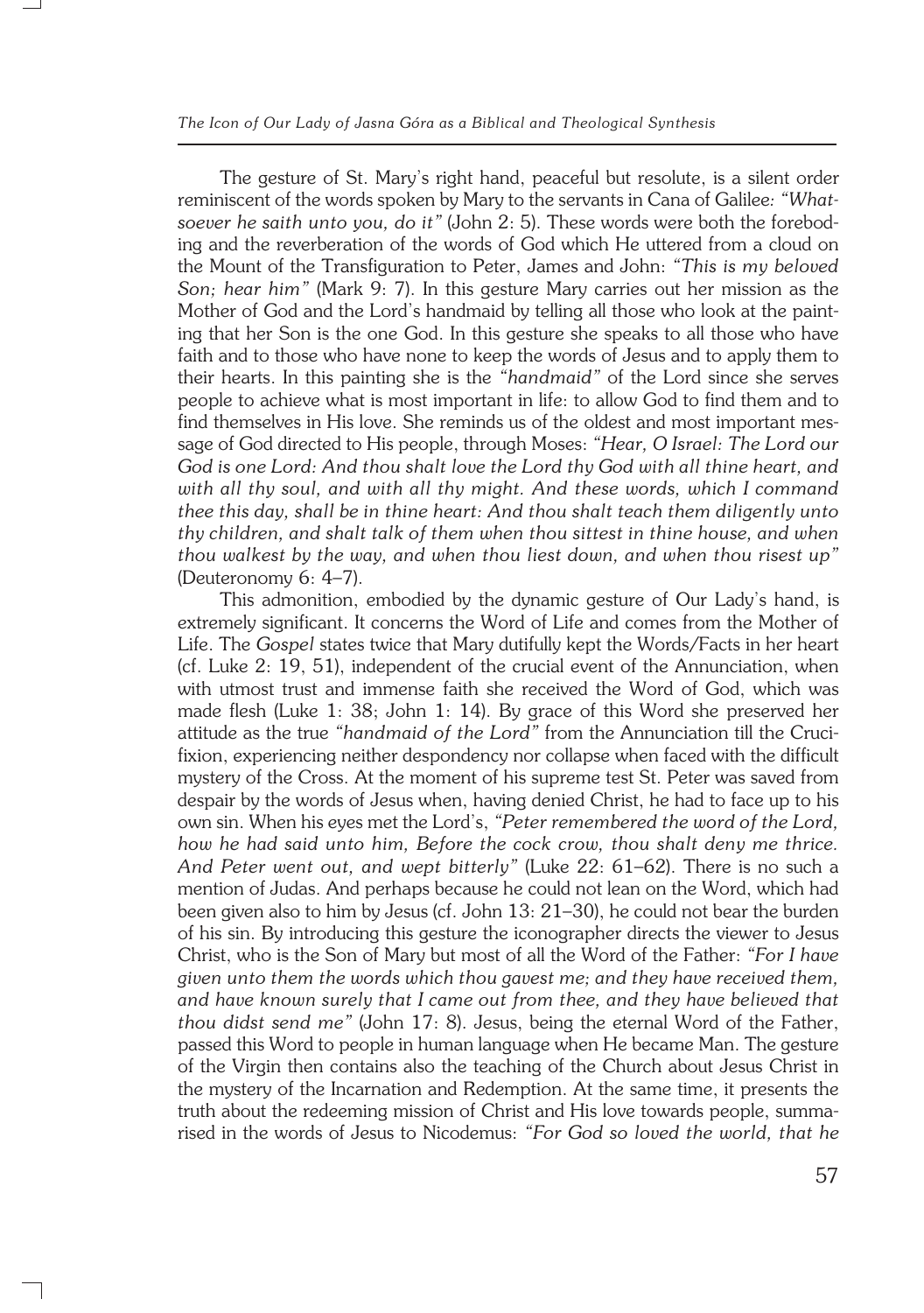*gave his only begotten Son, that whosoever believeth in him should not perish, but have everlasting life"* (John 3: 16).

The hand of Our Lady, pointing to Jesus, brings to mind these events from the *Gospel* which show Jesus teaching about the Kingdom of God in His numerous parables, performing many signs and miracles, awakening faith in the multitudes that listened to Him. This gesture communicates Peter's declaration full of faith and love: *"Lord, to whom shall we go? thou hast the words of eternal life. And we believe and are sure that thou art that Christ, the Son of the living God"* (John 6: 68–69). It is the Babe, to whom Mary's hand does point, *"God from God, Light from Light, born and not created, cosubstantial with the Father"* (Creed), who is the Lord and the Teacher. He alone has the words of truth because He is the Truth. He opens human hearts because He is the Root of David who has might and power to open any book and loose any seal (cf. Revelation 5: 5; 6: 1–13). In His left hand He holds the *Gospel* because He came into the world to preach the good news that there is death no longer, that sins are forgiven, that for those who believe there is no condemnation (Romans 8: 1). His words have redemptive power, He has power over Satan and all unclean spirits, He speaks with authority as no one else before (cf.Mark 1: 23−27; Matthew 7: 29).

Baby Jesus in the arms of Mary holds His right hand raised as if to preach or bless. Emperors also used to keep their hand raised when they took their seat on the throne, thus emphasising their authority. The gesture frequently signified grace granted, forgiveness, or a sentence. Such a gesture was typical as well of ancient teachers (two fingers straight, the others folded). Jesus is Wisdom Incarnate, the Teacher and the Master. He holds His hand raised in a royal gesture because He was given by the Father all power and authority over every man. He alone is *"the King eternal, immortal"* (1 Timothy 1: 17). By His presence in the arms of His Mother He only confirms the truth about the arrival of the Son of God to the lowest strata of human reality, which St. Paul called *kenosis*, i.e. self−emptying (cf. Philip− pians 2: 6−8). His obedience towards the Father became obedience towards the Mother in a concrete situation. He *'came to Nazareth and was subject unto them'* (cf. Luke 2: 49−51).

The iconographer, having represented the mystery of the Incarnation with all its consequences, did not fail, however, to stress that this Babe, who was given *"aname which is above every name, is Lord, to the glory of God the Father"* (Philippians 2: 9,11). In this representation he applied the language of pictorial signs and symbols. Even the pose of Jesus, which refers to the motif of teacher and ruler by means of this gesture, evokes such associations. Moreover, the gold of the halo and the amaranth and crimson of the garments are hues of royal attire, for gold is the royal and imperial colour and denotes greatness, richness and power. In iconography it symbolises the omnipotence and might of God, who dwells in heav− en. In Jesus Christ God became a man, he descended from heaven. Therefore the gold in the icon bears the symbol of heaven as a concept which functions synony− mously with the concept of God. Through the contemplation of the icon in his prayer, a believer builds up his relationships with God, leaves earthly reality and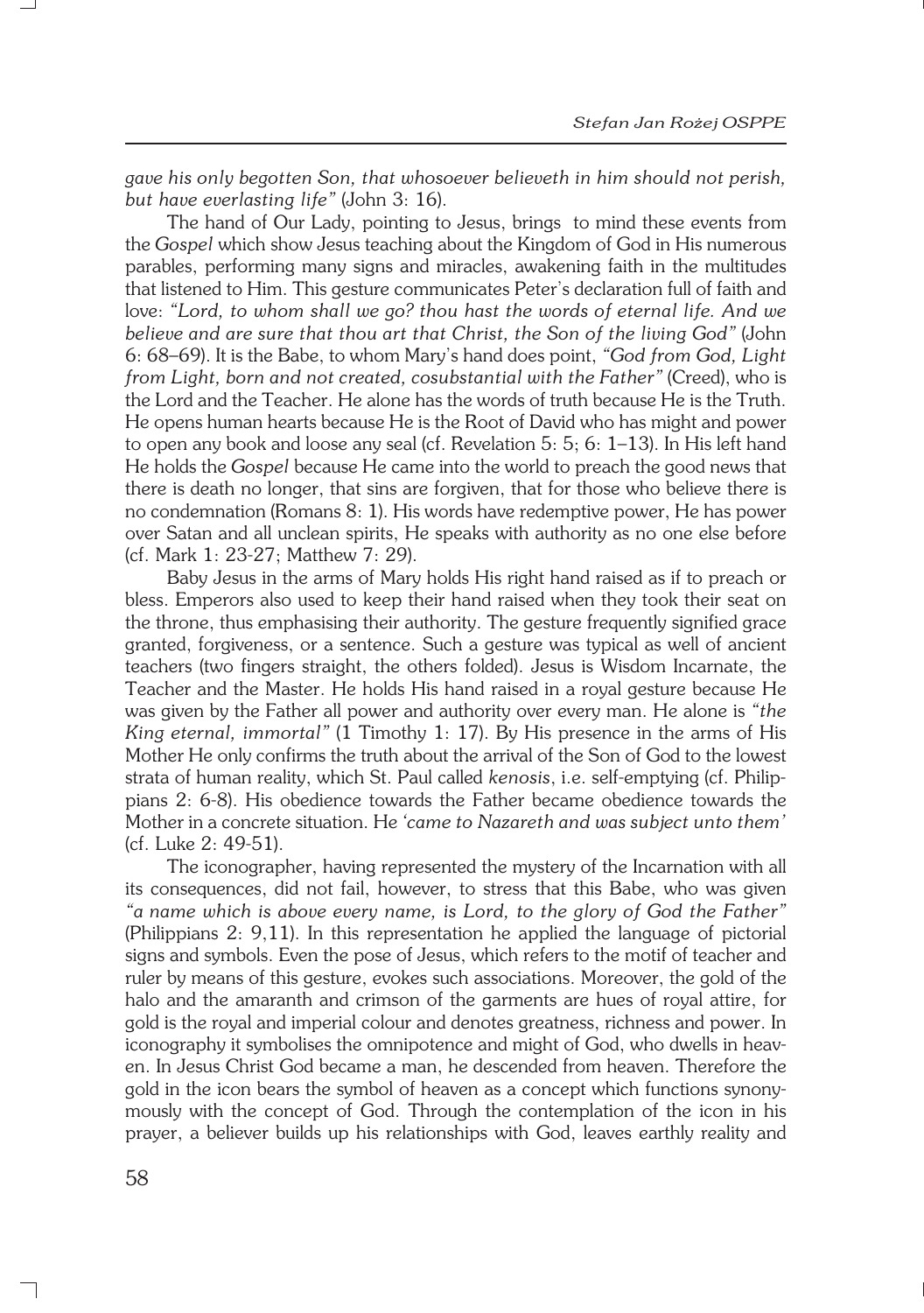enters the heavenly one. Through Jesus Christ he finds the way towards the Father, and even while looking at Christ he sees the Father. *"Philip saith unto him, Lord, shew us the Father, and it sufficeth us. Jesus saith unto him, Have I been so long time with you, and yet hast thou not known me, Philip? he that hath seen me hath seen the Father; and how sayest thou then, shew us the Father? Believest thou not that I am in the Father, and the Father in me?"* (John 14: 8−10).

A gold halo surrounds the heads of the Babe and Mary. Jesus is coequal with the Father, God from God. The Blessed Virgin Mary is His Mother, the Mother of God. By her acceptance of Divine Motherhood she entered a special relation with the Holy Trinity; she became the Ark of New Covenant. Therefore her head is also surrounded by a gold halo. Whoever prays before this icon is permeated with the presence of God, and by honouring Mary he worships God alone. In the icon every colour has its significance, nothing is accidental. So also the colour of Jesse's gar− ment is symbolic: it is a royal hue. This symbolism is generally recognised. It was known even at the time of Jesus since the soldiers, when they had plaited a crown of thorns and placed it on His head, covered Him with a purple robe. Then they approached Him and saying: *"Hail, King of the Jews!"* (John 19: 2−3). The lining of the coat of the BVM is red, while the borders of the sleeves and the coat are gold. The artist intended these secondary details to catch the attention of the person contemplating the painting<sup>16</sup>. In St. Mary's Icon of Jasna Góra the ground of the gold halos is a greenish−blue colour. In Byzantine and Russian iconography this colour symbolises the Holy Spirit. The Holy Spirit brings life. In liturgy the Holy Spirit is invoked as the one who renews the face of the earth. So to speak, the Holy Spirit inclines towards the earth. He animates it. At the beginning *"the earth was without form, and void; and darkness was upon the face of the deep. And the Spirit of God moved upon the face of the waters"* (Genesis 1: 2). The Holy Spirit descended up on the disciples assembled in a room at Pentecost so as to re−create and renew the face of the earth (cf. the Acts 2: 1−40). A. Rublov in his famous painting of the Holy Trinity represented the Divine Persons as three angels visiting Abraham under the oaks on the plains of Mamre. Two angels have radiant, trans− parent, light garments. Only the third one wears a green robe in addition. He symbolises the Holy Spirit. While gold in the icons always symbolises divinity<sup>17</sup>, so green denotes the Incarnation and the harmony between the Spirit and matter. The Spirit of God moving upon the face of the waters foreshadowed and introduced this harmony, which reached its fullest dimension in the mystery of the Incarnation. The rest of creation received in Jesus Christ the extraordinary chance to reinstate the harmony destroyed by sin. This possibility was fulfilled at the Descent of the Holy Spirit, which was experienced by the disciples of the Lord and St. Mary, who accompanied them in their prayer and vigil in the upper room (cf. the Acts 1: 14; 2: 1−13). The same gift can be received by everyone who will be converted with all his heart and believe in the *Gospel*.

In the Annunciation scene all Three Persons of the Holy Trinity are present. God the Father is present in the words of the archangel Gabriel, in the mere fact of his being sent by God (*"the angel Gabriel was sent from God"*), and in the pro−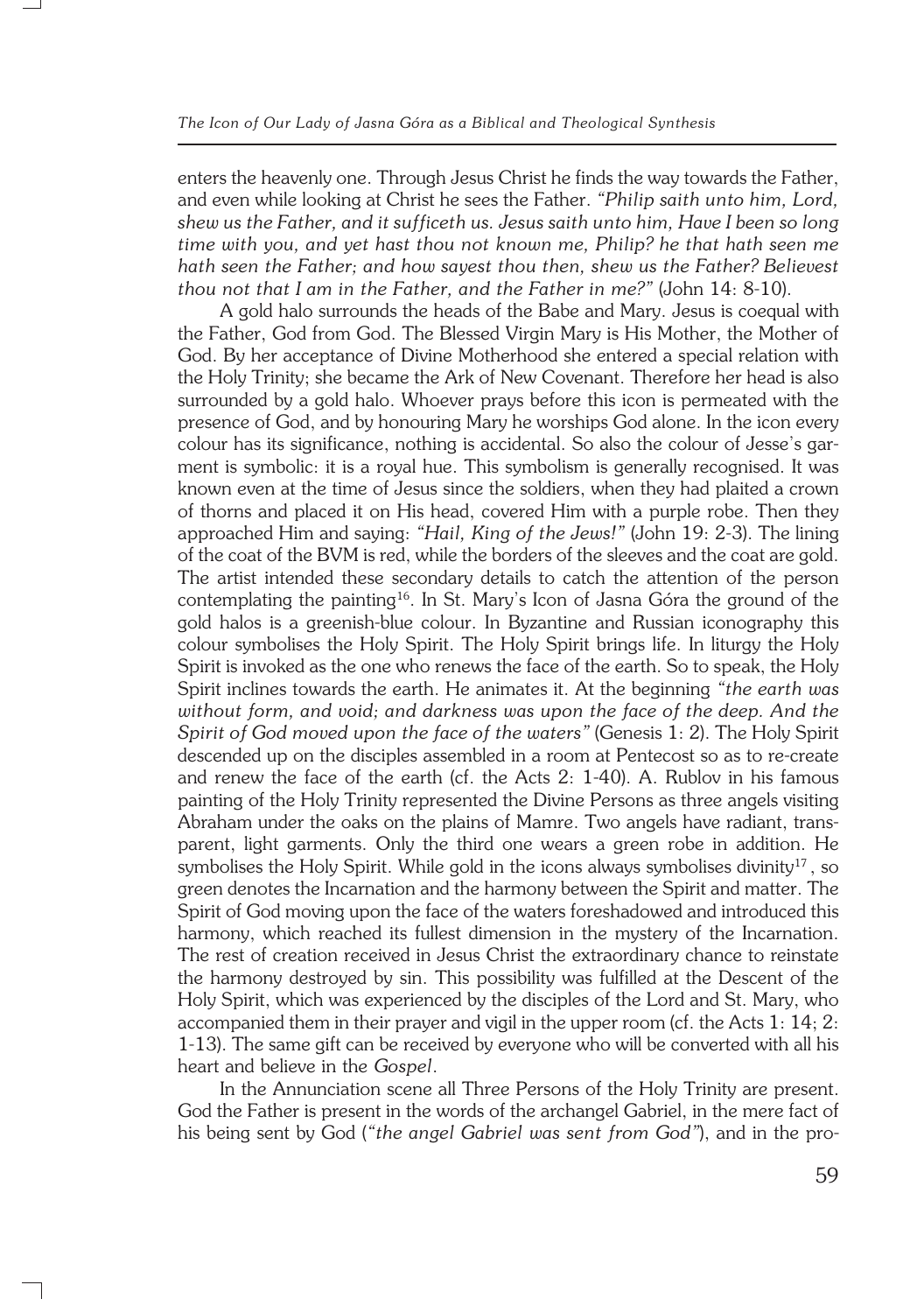nouncement that Jesus *"shall be called the Son of the Highest"*, that *God "shall give unto him the throne of his father David'*, and that *'with God nothing shall be impossible"* (Luke 1: 26−38). The iconographer marked the presence of God the Father in gold. This colour, light and noble, seems to dominate over other hues. It is the most conspicuous thanks to its special prominence: delicately juxtaposed with the green−and−blue background, it is highlighted around the heads of the Vir− gin and the Child. The presence of the Holy Spirit is signalled with green. This colour symbolises the part of the Holy Spirit in the mystery of the Incarnation. Answering the Virgin of Nazareth's question *"How shall this be?"*, the angel Gabri− el answered: *"The Holy Ghost shall come upon thee, and the power of the Highest shall overshadow thee"* (Luke 1: 34−35). The presence of the Holy Spirit in the life of Mary is mentioned as well in the *Acts of the Apostles*, in anticipation of this descent (cf. the Acts 1: 14), while the teaching of the Church and official documents of the Teaching Office continually remind us of this truth.

The Second Person of the Holy Trinity − the eternal Word of God − is displayed in the most manifest way in the figure of Baby Jesus in the arms of His Mother.

In conclusion, there exists an extremely clear parallel between the pictorial representation in the Icon of Jasna Góra and the contents of the evangelical mes− sage. The painting, while showing the face of the Blessed Virgin Mary, directs us to the one Face which no man can see and live. The painting appears to be a special synthesis of biblical and theological constituents which form the foundations of the whole teaching of the Church.

## **Notes:**

<sup>1</sup> A reprint, by courtesy of the author, of an excerpt of his work: *Bogiem sławiena Maryja. Antologia polskiej twórczości poetyckiej o Matce Boskiej Jasnogórskiej* (St. Mary Glorified in God. An Anthology of Polish Poetry Devoted to the BVM of Jasna Góra), Rome 1981, pp. 37−50.

\* Translator's note: all biblical quotations according to the *Authorised Version*, the Bible Society: Swindon.

<sup>2</sup> *Dogmatic Constitution on the Church*, p. 66.

<sup>3</sup> *Op. cit*., p. 67.

<sup>4</sup> Paul VI, *Apostolic Adhortation "On the Revival and Development of the Cult of the BVM"*, item 16.

<sup>5</sup> R. Kozłowski, *Historia obrazu jasnogórskiego w świetle badań technologicznych i artystyczno− formalnych* (The History of the Icon of Jasna Góra in the Light of Technological, Artistic and Formal Research), Roczniki humanistyczne 20 (1972), fascicle 5, pp. 31−32.

<sup>6</sup> *Prolegomena do tematu 'Semiotyka ikony*'. Rozmowa z Borysem Uspienskim. (Prolegomena to the Semiotics of the Icon. An Interview with Borys Uspienski.), "Znak" 28, 1976, no 270, p. 1606.

<sup>7</sup> S. Bułgakov, *Ikona i kult ikony w prawosławiu* (The Icon and its Cult in the Orthodox Church), Wiadomości Polskiego Autokefalicznego Kościoła Prawosławnego, 1975, nos. 1−2, p. 38.

<sup>8</sup> J. Długosz, *Liber beneficiorum dioecesis Cracoviensis, nunc primum e codice autographo editus*, vol. 3, Cracow 1864.

<sup>9</sup> *Wizerunek niepopularny* (The Unpopular Image), "Tygodnik Powszechny" 15, 1961, no 19.

<sup>10</sup> E Śnieżyńska−Stolot, *Geneza, styl i historia Obrazu Matki Boskiej Częstochowskiej*' (The origin, style and history of the Icon of the BVM of Jasna Góra), Folia Historiae Artium, vol. 9, Cracow, 1973,